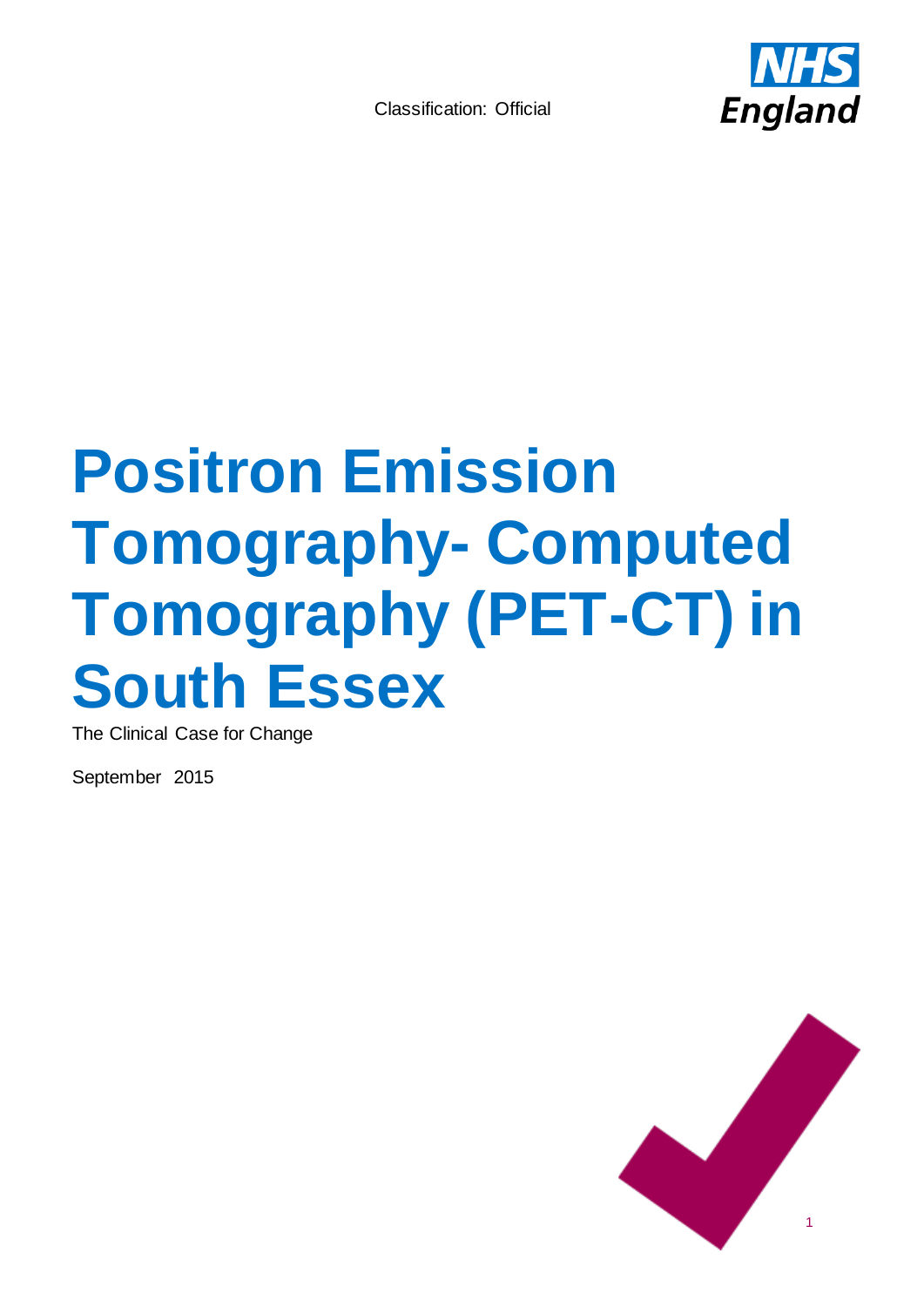## **Positron Emission Tomography- Computed Tomography (PET-CT) in South Essex the Clinical Case for Change**

Version number: 11

First published: September 2015

Prepared by: Ruth Ashmore Associate Director Regional Specialised Commissioning (East of England Hub) and Jessamy Kinghorn, Head of Communications and Engagement.

Classification: Official

## <span id="page-1-0"></span>**Contents**

| 1.             |                          |  |
|----------------|--------------------------|--|
| 2              |                          |  |
| 3 <sup>1</sup> | 2.1<br>2.2<br>2.3<br>2.4 |  |
|                | 3.1<br>3.2<br>3.3<br>3.4 |  |
| 4              | 3.5<br>3.6               |  |
| 5              |                          |  |
| 6              |                          |  |
| $\overline{7}$ | 6.1                      |  |
|                |                          |  |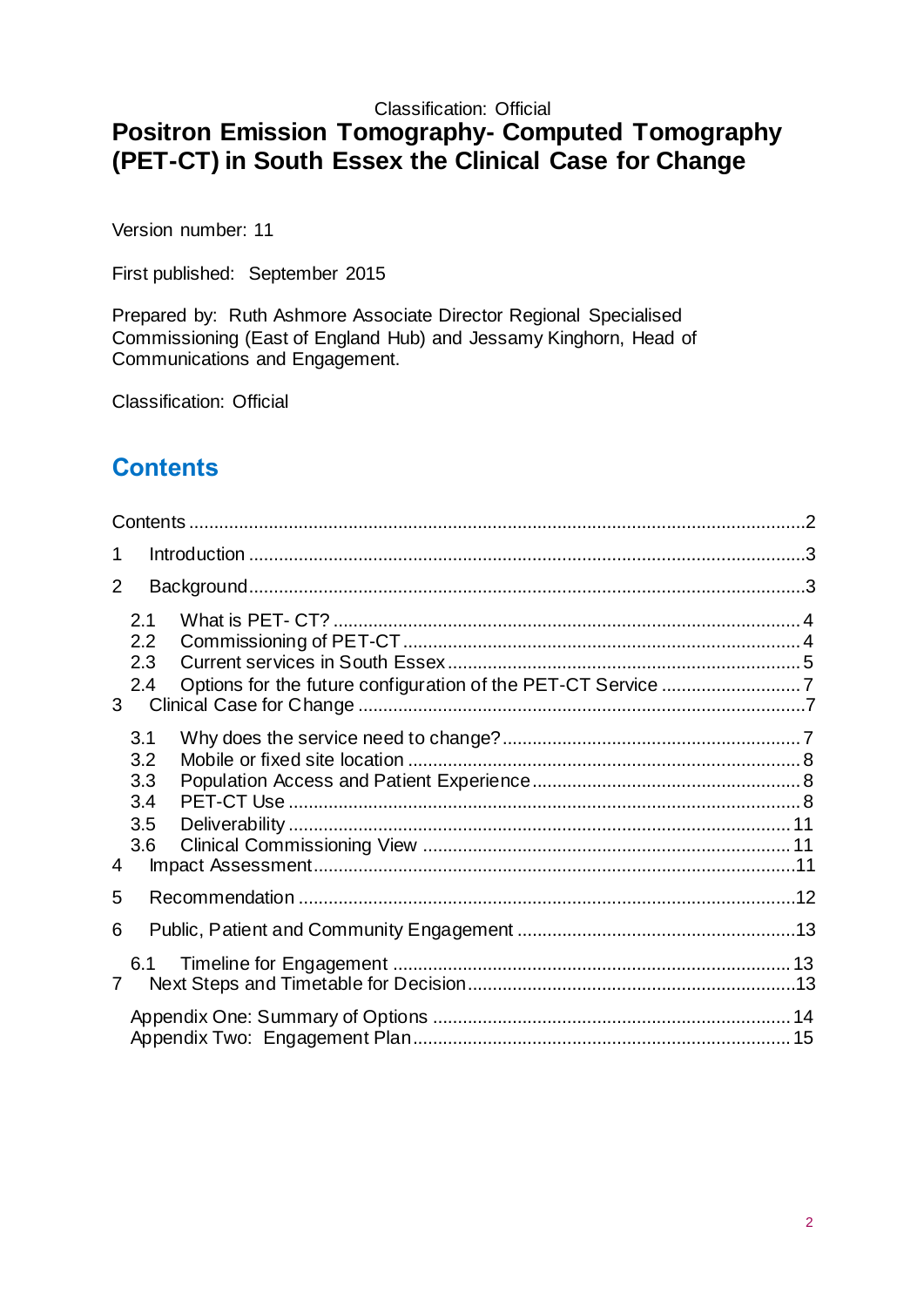## <span id="page-2-0"></span>**1 Introduction**

Positron Emission Tomography – Computed Tomography (PET-CT) is a diagnostic service that is currently primarily used to help diagnose cancers. About 5% of PET-CT scans are carried out for non-cancer reasons. Both the national cancer strategy (Achieving World-Class Cancer Outcomes, A Strategy for England 2015-2020, July 2015) and NHS England Specialised Services 5 year strategy note that there is a need to use PET-CT in radiotherapy planning. PET-CT is commissioned nationally by NHS England supported by strong clinical leadership through a dedicated PET-CT National Clinical Reference Group.

In February 2015, a new provider was awarded a ten year national contract for the provision of PET-CT scanning to the North, Midlands and East, South and South West of England – about 50% of all PET-CT scans undertaken in England.

Amongst other benefits, the contract includes increased investment to install new scanners and improve the current infrastructure, increased access to services and a commitment to move away from mobile PET-CT scanning services towards fixed sites.

As a result of this contract, the PET-CT service in South Essex has been identified to benefit from increased capacity and improved facilities through moving from a twoday per week mobile unit to a fixed facility that will function five days per week. The new provider has asked commissioners to review the location of this unit.

Two clear options have emerged: siting the unit at Basildon and Thurrock University Hospitals NHS Foundation Trust (BTUH), or at Southend University Hospitals NHS Foundation Trust (SUH).

There is currently a fixed scanner in a purpose built facility at SUH that is not being used. If we do not make this decision now, there are other parts of the country that need additional PET-CT capacity and we have been asked to move the unused scanner so that cancer patients elsewhere in England can benefit. If the long term decision is BTUH, the timetable will be the same as the BTUH option in this paper but if the long term decision is then SUH, South Essex patients would have missed out on 12 months of additional capacity to diagnose cancer sooner.

The purpose of the report is to seek the support of the Health Overview and Scrutiny Committees in Essex, specifically for:

- The recommended option for the location of the fixed unit and timetable for implementation.
- NHS England's plans to engage patients, local people and other stakeholders.

This report only deals with the PET-CT diagnostic component of the patient pathway for those who have a suspected cancer, not the whole pathway which is commissioned separately by local Clinical Commissioning Groups.

## <span id="page-2-1"></span>**2 Background**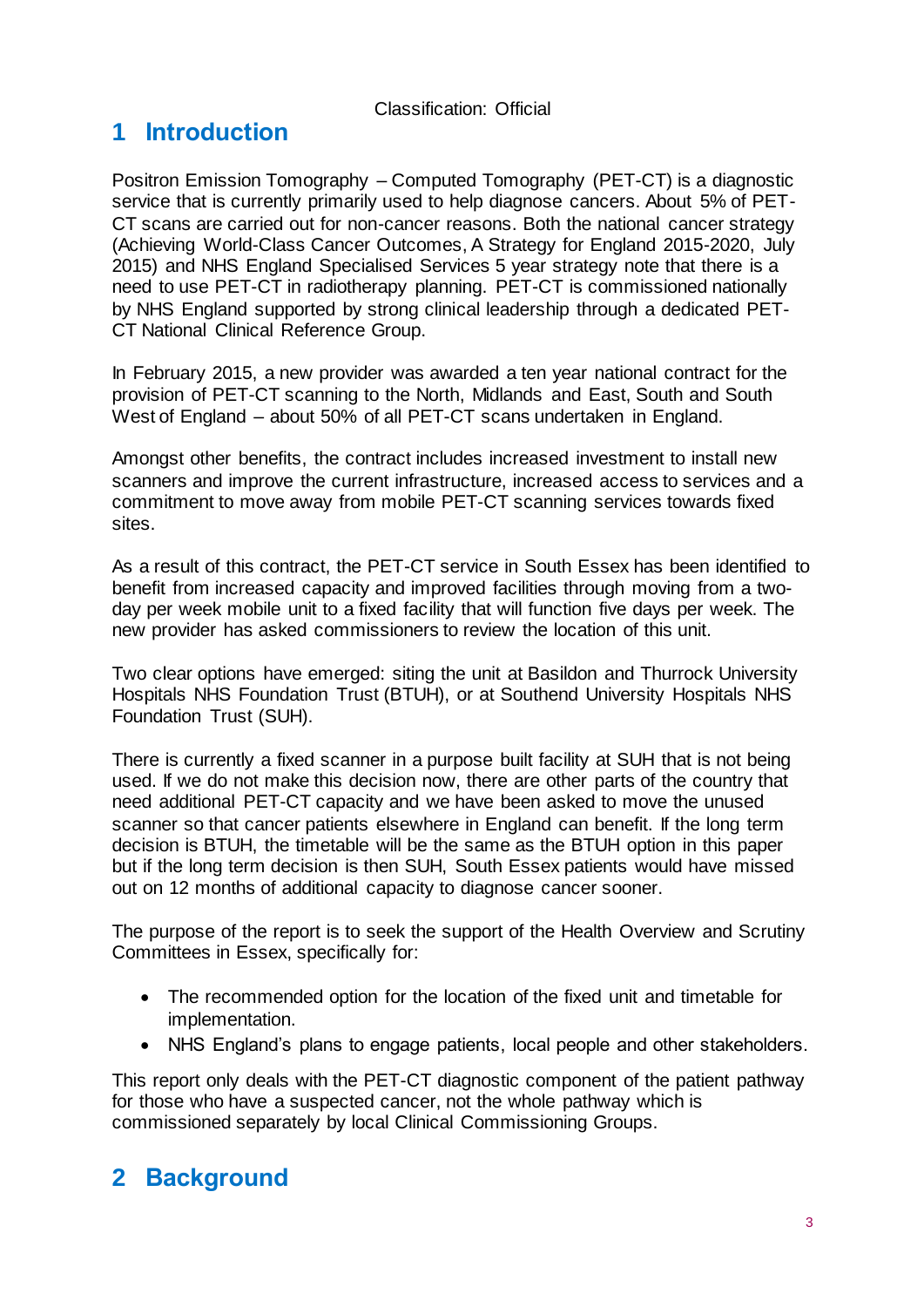## <span id="page-3-0"></span>**2.1 What is PET- CT?**

PET-CT is a diagnostic service that primarily provides scans to help diagnose cancers. A small amount of a radioactive tracer is normally injected into a patient's vein. The most commonly used radioactive tracer is a radioactive form of glucose called Fluorodeoxyglucose. The scan then shows how the body breaks down and uses glucose. Cancer cells use glucose differently and this will show up on the scan. The PET-CT technique also uses X-rays to produce images of the body.

Approximately 70,000 PET-CT scans are carried out in England each year. More than 95% of these are for cancer patients, but as new radioactive isotope tracers are developed it is anticipated this technique will have an increasing role in other conditions.

PET-CT is one of the most powerful imaging tools available to clinicians today in the diagnosis and staging of cancer. It also has an increasingly important role in radiotherapy planning. Its use in early diagnosis and treatment is known to have a positive impact on clinical outcomes for cancer patients.

There has been a steady increase in the requirement for PET-CT over the last decade which has resulted in the need to commission additional capacity. A significant amount of current capacity is provided from mobile scanners whilst clinicians now recommend that wherever possible, scans should take place in a static facility and should be close to other cancer diagnostic and treatment services.

The services are delivered by a variety of providers including NHS trusts, the independent sector, research institutes and charitable organisations.

## <span id="page-3-1"></span>**2.2 Commissioning of PET-CT**

NHS England commissions PET-CT services. The previous contracts expired in March 2015 and July 2015, leading to a national procurement exercise during 2014/15.

The new contract moves away from the mobile service provision and will deliver improvements in infrastructure, equipment, and radiotracer supply across the country, closing the gap in access to PET-CT so that more patients will benefit from easily accessible quality diagnostics. It contains a number of factors that are designed to improve patient access to services:

- Increased investment, across thirty different sites in England to install new scanners and improve the current infrastructure
- Increased patient access to services, including new locations where there is no current provision at all
- A commitment to move away from mobile PET-CT scanning services towards a greater number of sustainable, high quality static PET-CT sites
- Faster production of reports, meaning the referring clinician receives the scan results more quickly thereby enabling the planning of subsequent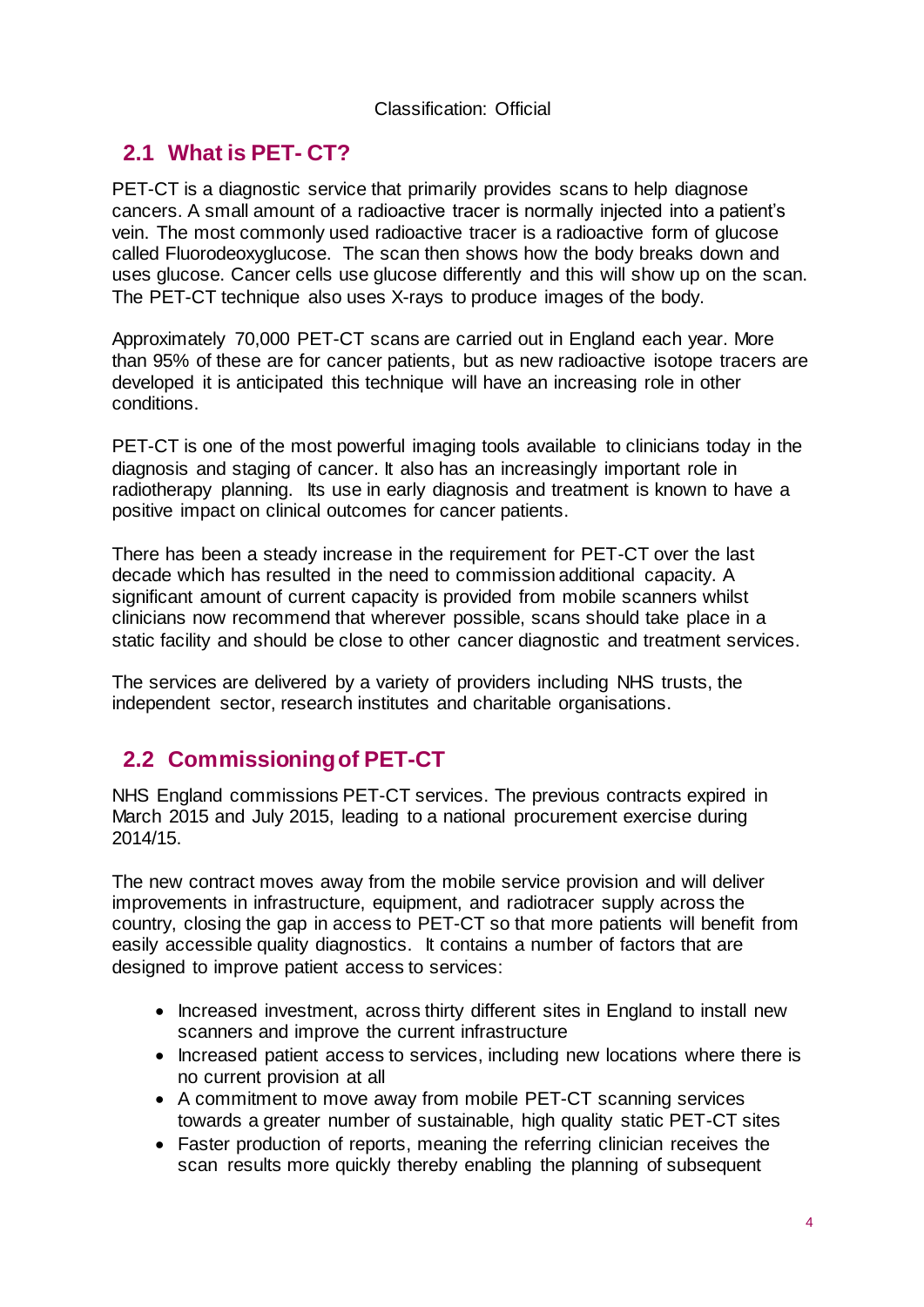treatment and care to the patient sooner, reducing the stress of waiting, and allowing treatment to start earlier

- Greater value for money, with the cost of scans reduced significantly to commissioners
- Substantial number of scans at no additional cost to support research and clinical trials within cancer and other new applications, to improve the evidence that will allow enhanced outcomes for patients
- Provide a funded managed clinical network to drive improvements in cancer outcomes.

Where current mobile sites were operational it is intended that these will change over time to fixed site facilities. In the majority of cases, the location of the service will not change as a result of this procurement. Only one site has moved as a result of the new contract, with services being stopped at Bournemouth and only provided at Poole since April 2015. This decision was a result of the local reconfiguration of cancer services.

## <span id="page-4-0"></span>**2.3 Current services in South Essex**

In most parts of the country, many cancer services have been consolidated into single specialist cancer centres to increase the expertise of the clinicians and improve the outcomes for people with cancer.

However, there is no single hospital within Essex that has been designated as a cancer centre, with each hospital taking the lead for a different cancer. Basildon and Thurrock University Hospitals NHS Foundation Trust (BTUH) is the lead for lung cancer, Mid Essex Hospital NHS Foundation Trust the lead for head and neck cancer and Southend University Hospital NHS Foundation Trust and Colchester Hospital University NHS Foundation Trust provide radiotherapy.

In the East of England, Essex is the only area not to have a designated cancer centre and the South Essex service is the only PET-CT service that is not co-located with radiotherapy services.

Currently patients who require a scan are offered a number of sites for appointments. There is a secure centralised referral system that supports clinicians to refer a patient quickly and efficiently without the scanner being located with the referring clinical team.

The existing service in South Essex is provided from a mobile scanner that is situated on the BTUH Hospital site two to three days per week. Between 800 and 1,200 scans a year are provided from the mobile site at BTUH to the south Essex population. Almost all the scans performed are for patients registered to BTUH and Brentwood CCG, Castle Point, Rayleigh and Rochford CCG, SUH CCG and Thurrock CCG, with small numbers of 'out of area' patients attending from areas elsewhere in Essex (during 2014-15 there were 83 patients from Mid Essex CCG, 18 from North East Essex CCG and 15 from West Essex CCGsuch as Colchester and Mid-Essex), as well as other parts of the East of England, London and Kent (42 in total during 2014-15).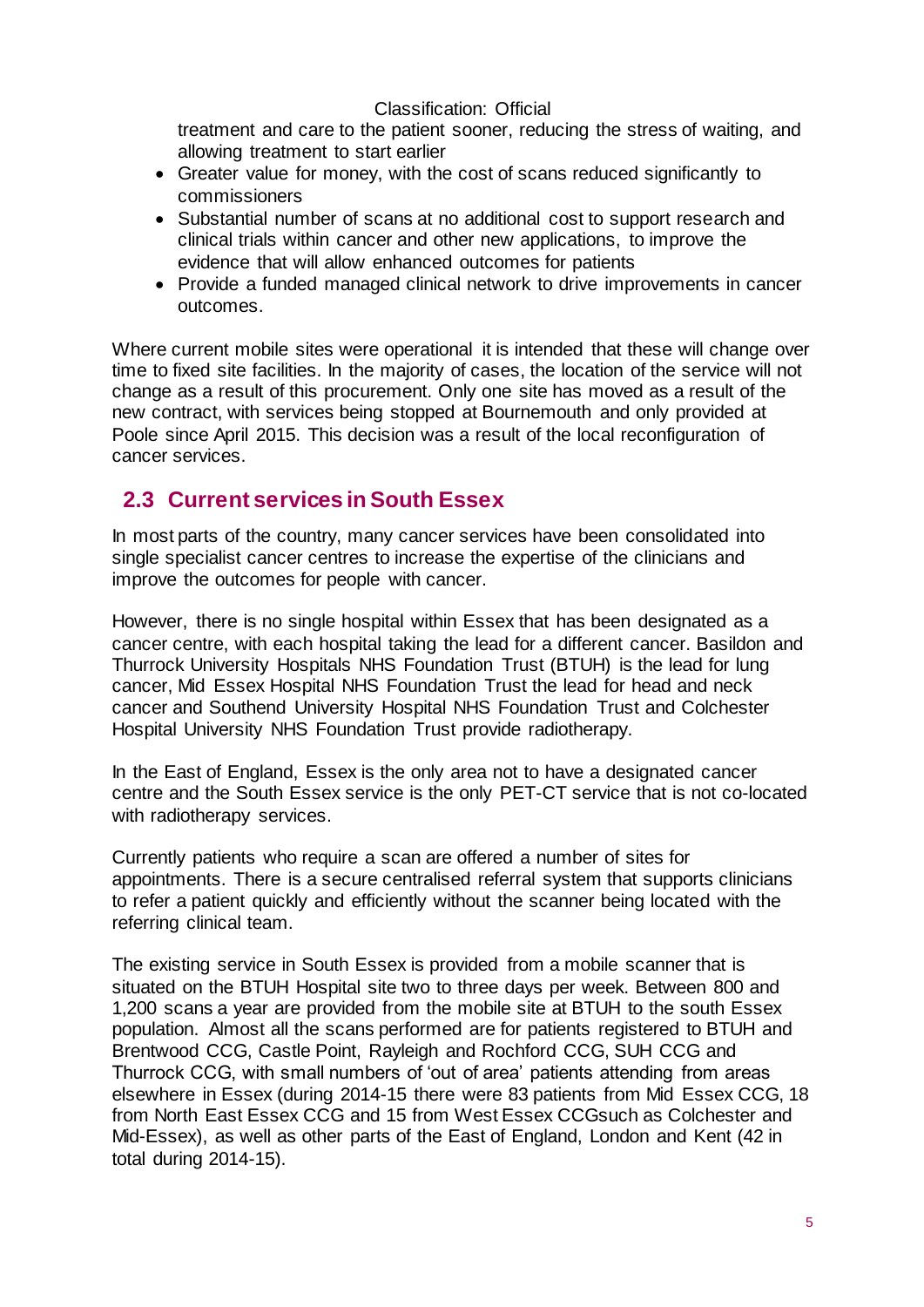People living in North Essex are served by a PET-CT scanner at Colchester University Hospital NHS Foundation Trust with some patients from West Essex choosing to use services provided at Cambridge University Hospital Foundation Trust or London providers.

Table 1 below sets out the PET-CT activity for South Essex CCGs over the last two contract years, identifying the centre to which the patients travelled for their scan, where that centre was within the East of England. Please note that it does not include the data for patients who travel to sites within London for their scan.

| <b>Table 1 PET-CT SOUTH</b>   | 2013-14      |            |      | 2014-15                 |  |
|-------------------------------|--------------|------------|------|-------------------------|--|
| <b>ESSEX CCGs ONLY</b>        | <b>Scans</b> | Percentage |      | <b>Scans Percentage</b> |  |
|                               |              |            |      |                         |  |
| <b>BTUH PET-CT Service</b>    | 871          | 92%        | 1196 | 94%                     |  |
| Cambridge PET-CT Service      |              | 0%         | 5    | 0%                      |  |
| Canterbury PET-CT Service     |              | 0%         |      | 0%                      |  |
| Colchester PET-CT Service     | 46           | 5%         | 66   | 5%                      |  |
| Maidstone PET-CT Service      |              | 0%         |      | 0%                      |  |
| Northampton PET-CT Service    |              | 0%         |      | 0%                      |  |
| Norwich PET-CT Service        |              | 0%         |      | 0%                      |  |
| Sawbridgeworth PET-CT Service | 26           | 3%         | N/A  |                         |  |
|                               |              |            |      |                         |  |
| <b>TOTALS</b>                 | 948          | 100%       | 1272 | 100%                    |  |

Table 2 demonstrates the breakdown of the BTUH PET-CT service by South Essex CCGs. The breakdown shows an equal distribution over two years between CCGs in the West and the East.

| Table 2 BTUH PET-CT                            | 2013-2014    |                     | 2014-2015    |                                    |
|------------------------------------------------|--------------|---------------------|--------------|------------------------------------|
| <b>Service South Essex</b><br><b>CCGs Only</b> | <b>Scans</b> | <b>Percentage %</b> | <b>Scans</b> | <b>Percentage</b><br>$\frac{9}{6}$ |
| <b>BTUH and Brentwood</b>                      |              |                     |              |                                    |
| <b>CCG</b>                                     | 173          | 20%                 | 413          | 35%                                |
| Castle Point, Rayleigh &                       |              |                     |              |                                    |
| <b>Rochford CCG</b>                            | 293          | 34%                 | 268          | 20%                                |
| <b>SUH CCG</b>                                 | 152          | 17%                 | 255          | 19%                                |
| <b>Thurrock CCG</b>                            | 253          | 29%                 | 260          | 20%                                |
|                                                |              |                     |              |                                    |
| <b>TOTALS</b>                                  | 871          | 100%                | 1196         | 94%                                |

The service at Basildon was mobilised on the 1st August 2015 under the new contract with Alliance Medical Ltd (AML) and continues the same level of service as previously provided to South Essex patients – two to three days a week from a mobile site.

During the mobilisation period of the new contract, AML requested that commissioners review the existing provision and consider increasing capacity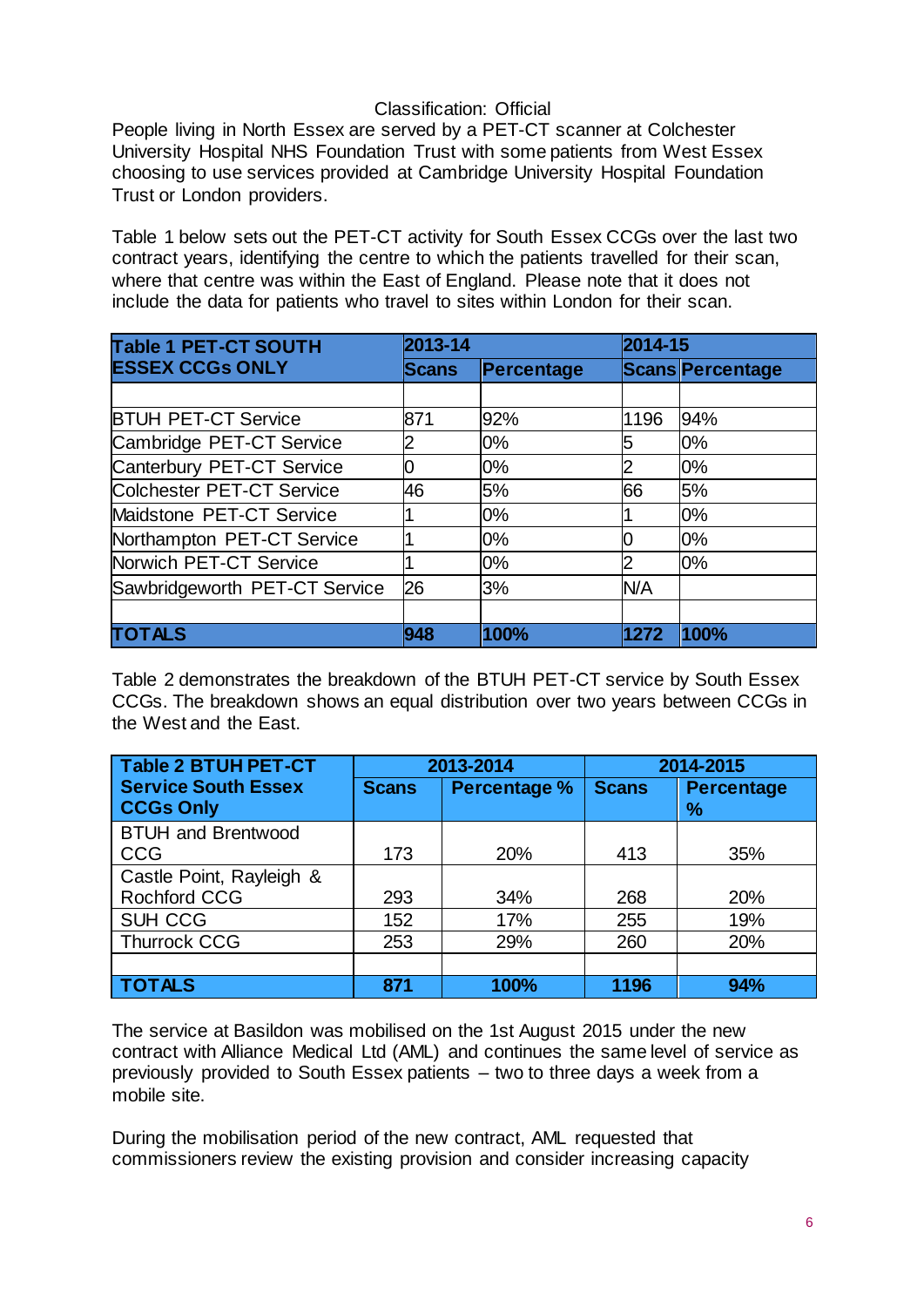through the use of a fixed scanner and re-locating the service to SUH, where there is already a new static unit that is not currently being used.

## <span id="page-6-0"></span>**2.4 Options for the future configuration of the PET-CT Service**

| <b>Options</b> |                                               | <b>Timescale</b> |
|----------------|-----------------------------------------------|------------------|
|                | Status Quo - continue the mobile scanner and  | Approx 12 months |
|                | develop plans for a fixed scanner at BTUH     | from decision    |
|                | Move the PET-CT service to the existing fixed | Approx 1 month   |
|                | scanner at Southend                           | from decision    |

Engagement and consultation is underway with clinicians, stakeholders, patients and the public.

## <span id="page-6-1"></span>**3 Clinical Case for Change**

NHS England has undertaken a clinical sense check and impact assessment of the options. Advice has been sought from key clinical leads to provide us with an opinion on the requirement for co-location with other services. We have also considered the benefits of both options for patients and the impact of the mobilisation timescales for the proposed options.

The Regional Specialised Commissioning Team sought advice from the Royal College of Radiologists, particularly their Clinical Oncology Subcommittee, the chair of the PET-CT Clinical Reference Group, Intercollegiate Standing Committee for Nuclear Medicine (a combined committee of the Royal College of Radiologists and Royal College of Physicians), Institute of Physics and Engineering in Medicine, Strategic Clinical Network Clinical Director, Regional Medical Director, Clinical Commissioning Groups in South Essex and also sought an Expert Patient view.

## <span id="page-6-2"></span>**3.1 Why does the service need to change?**

One of the key objectives of the NHS Mandate is for better early diagnosis and treatment of conditions such as cancer. Increasing capacity for PET-CT will help achieve that objective in South Essex.

Cancer patients in the UK are typically diagnosed with cancer at a later stage with an increased cost to treat and five year survival rates at 54%, substantially lower than the 67% average in many developed European health systems.

There are no immediate safety or quality concerns with the current service in South Essex. However, there is room for improvement in the speed of diagnosing cancer in South Essex which will improve clinical outcomes for patients.

Patients in Essex have less choice of appointment time for PET-CT than they should, with just 58% reporting that they were given a choice between April and June this year compared to the national target of 70%. As well as earlier diagnosis and treatment, greater capacity to carry out more scans on more days would mean a greater choice of appointment time.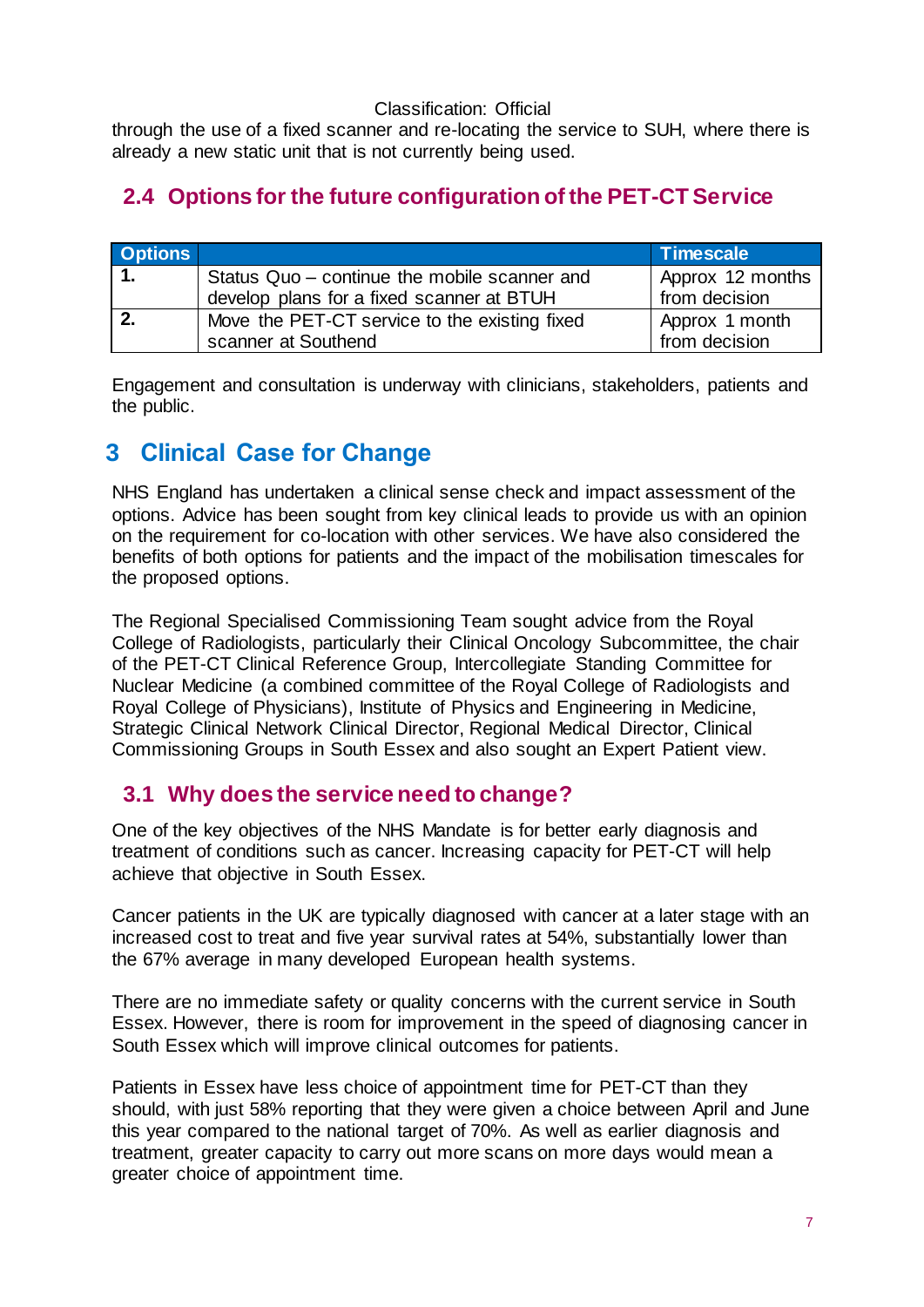South Essex are currently exceeding 62 day cancer waiting time targets, and the 31 day diagnosis to treatment target is, almost always, achieved by all providers in all quarters. This suggests that the time from diagnosis to treatment for lung cancer patients is extremely quick but there is room for improvement in the speed of the diagnostic part of the pathway. Increasing access to PET-CT should improve diagnostic waiting times, contributing to improving outcomes.

The use of standardised evidence based pathways of care across all the sites is a benefit wherever the site is based. The new capacity and national infrastructure provides additional capacity for research at local and national level.

## <span id="page-7-0"></span>**3.2 Mobile or fixed site location**

PET-CT is at present a predominately oncology based diagnostic tool (95% of the total use). All of the clinical experts agreed that a fixed site scanner is preferred over a mobile PET-CT service.

## <span id="page-7-1"></span>**3.3 Population Access and Patient Experience**

The existing mobile service is well thought of by patients, with over 95.3% rating their overall service as good or better in the first quarter of 2015.

Commissioners and clinical experts agree that consideration needs to be given to population access to the service. The scanner should be sited where local people will not be disadvantaged and where optimum access for the most patients would be served.

Patients do not have significant contact with PET-CT services beyond one or two appointments so any change in location will affect new patients rather than existing patients.

Over the most recent two year period, broadly equal numbers of patients have travelled to BTUH from the east and west of the area (see table 2 above). That means that as many patients travel from the East to Basildon as would travel from the West to Southend if Southend were selected as the preferred option. The number of patients using the service from other areas is small and usually due to capacity issues at other trusts. Any change is unlikely to significantly affect the distance they already choose to travel.

## <span id="page-7-2"></span>**3.4 PET-CT Use**

#### *3.4.1 Patient access*

It is widely acknowledged that the majority of PET-CT scans for cancer and suspected cancer are undertaken to support the diagnostic phase of the patient journey in determining the extent of spread of disease and for detecting hidden cancers. There is justification for the PET-CT scanner being located in close proximity to the centre that use the most diagnostic PET-CT, therefore co-location of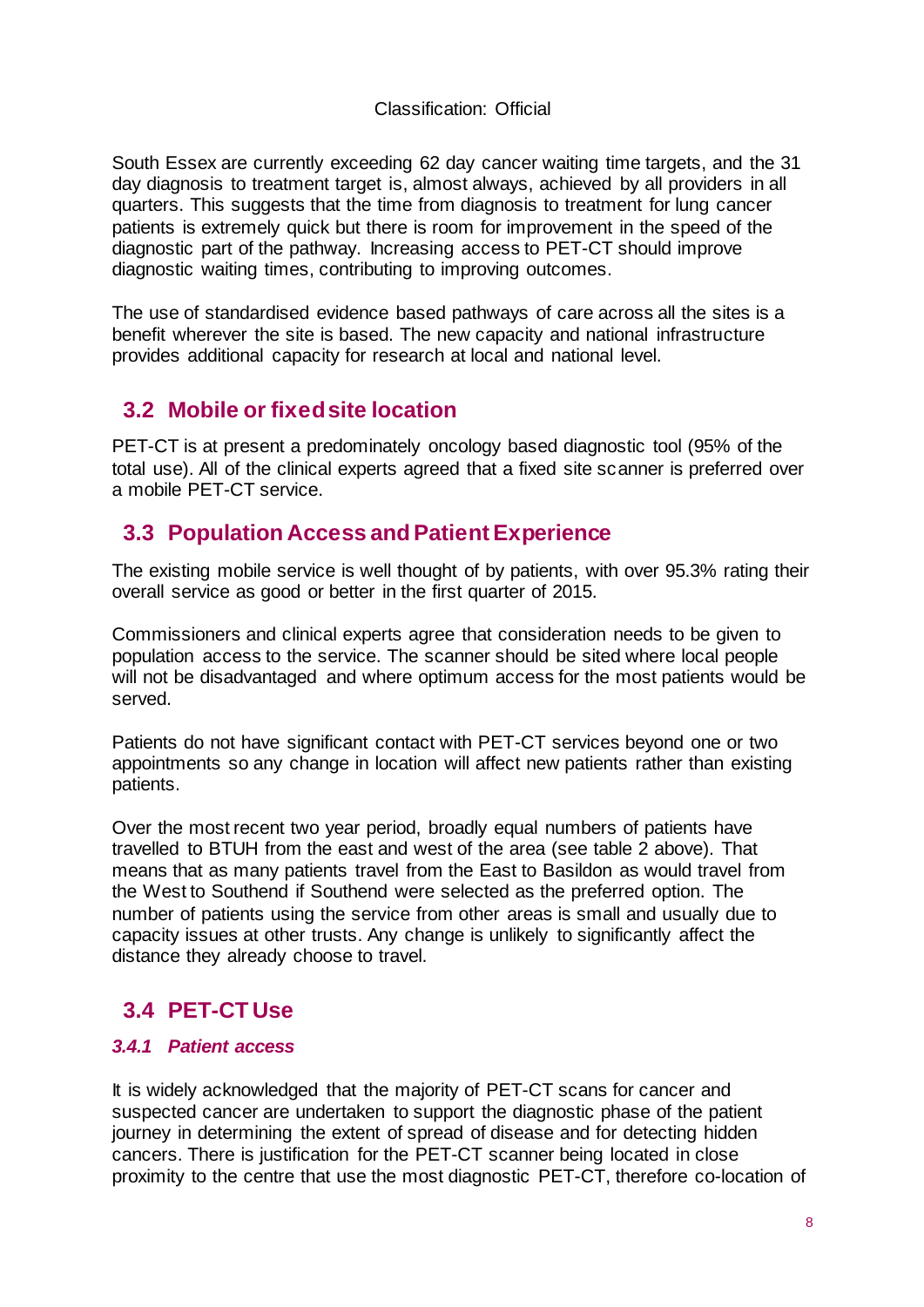the PET-CT scanner to the centre which leads in the care of lung cancer and lymphoma, assuming that the remainder of the patient pathway is conducted at the same location. Such a situation allows the highest numbers of patients to benefit from all services delivered as part of their pathway of care to be located at one site. BTUH is the lead centre for both lung cancer and lymphoma. Notwithstanding agreed protocols, this model can also be seen to have the advantage of facilitating rapid transfer of images to clinicians for reporting and reviewing, assuming those clinical reporters are located at the same site as the lead cancer organisation. However, the rapid transfer of images across organisations is a normal part of PET-CT scan delivery.

#### *3.4.2 Multi-Disciplinary Team access*

A further considered advantage is for the reporting clinician to attend the relevant Multi-Disciplinary Team (MDT) meeting, enabling direct discussion with colleagues regarding the findings of the scan and the planned pathway of care for the patient, the emphasis to this point is not where the PET-CT scanner is located but that the reporting clinician attends the MDT.

#### *3.4.3 Radiotherapy planning*

The largest growth area in PET-CT use in the next few years is likely to be PET-CT fusion for radiotherapy planning.

There is an increasing role for PET-CT for radiotherapy planning, particularly for head and neck cancer, lung tumours, lymphoma, gastrointestinal tract tumours, brain tumours and gynaecological malignancy. The PET-CT Clinical Reference Group considered the possible future developments of PET-CT as part of the work undertaken to form the NHS England Specialised Services Five Year Strategy in 2014. The absence of PET-CT radiotherapy planning was cited as a weakness in the current configuration of services to NHS England and identified an opportunity to develop an infrastructure that supported improved technology and scanning techniques to improve patient pathways, experience, outcomes and radiotherapy planning.

The 'Achieving World-Class Cancer Outcomes – A Strategy for England 2015-2020' issued in July 2015, noted that as part of the national radiotherapy capital fund, NHS England should support the provision of dedicated ME and PET imaging facilities for radiotherapy planning in major treatment centres.

For PET-CT radiotherapy it is important if possible to have the PET-CT scanner colocated with the centre delivering radiotherapy for a number of reasons. Firstly, many clinical oncologists favour attendance of radiographers with specialised expertise in radiotherapy planning with the PET-CT is carried out to ensure the PET-CT scans are optimal for radiotherapy planning. This includes accurate positioning the patient, mimicking the radiotherapy position and ensuring optimal use of immobilisation devices. It is also considered an advantage to have physicists available on site to support the radiotherapy planning process. If the PET-CT scanner is not in the radiotherapy centre, staff will need to be deployed to the hospital where the PET-CT scanner is located with implications for the service and staffing resource.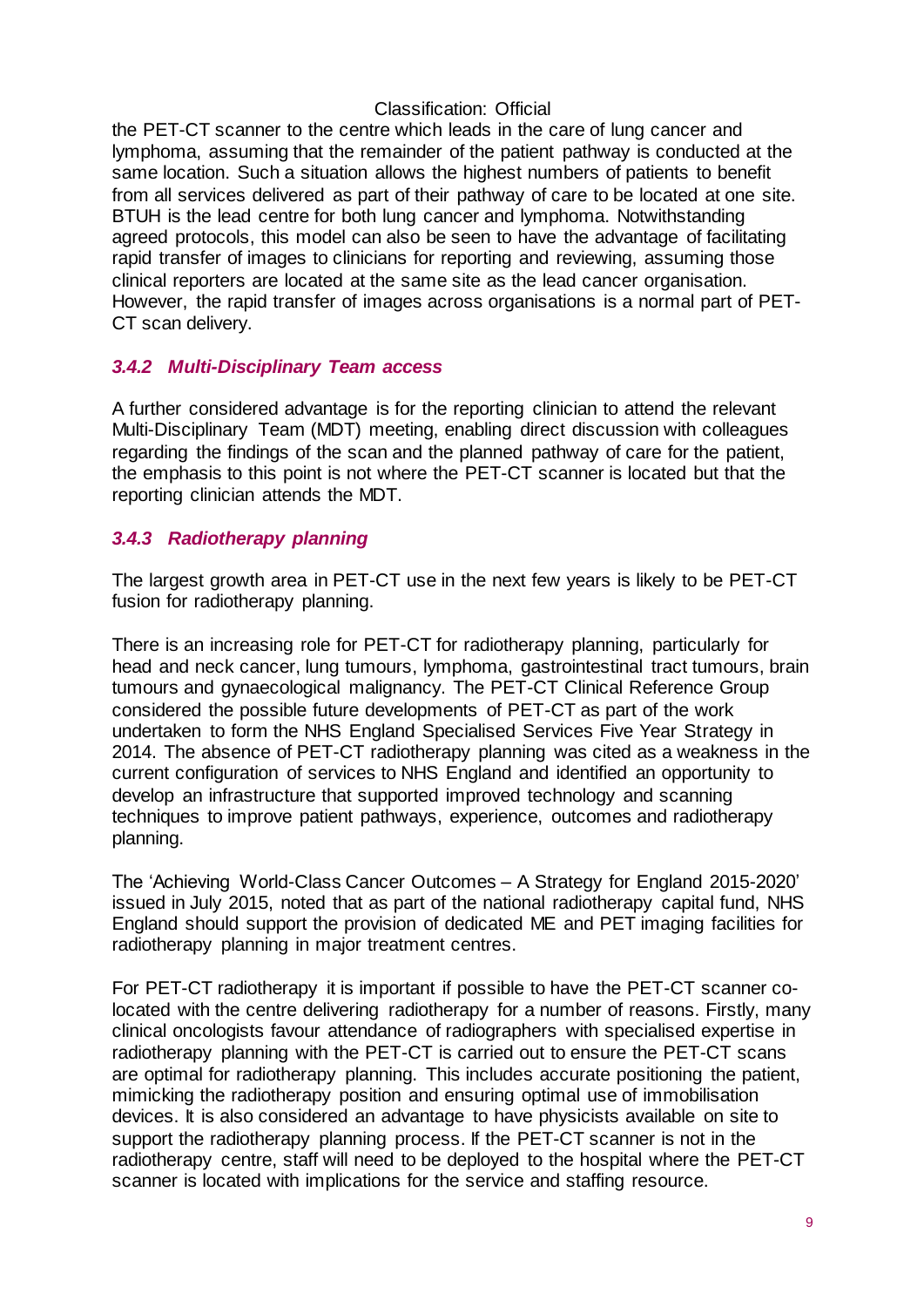Secondly, PET-CT scanning for radiotherapy planning requires patients to be scanned using immobilisation devices, which have been specifically made for the patient. For some patients such as head and neck cancer patients this will mean transferring the immobilisation device personally to the PET-CT centre if this is not located at the radiotherapy centre. Damage and loss may occur and remodelling of the immobilisation device will be required. This could impact on the patient journey and treatment times as well as negatively impact on the patient experience. In other patients such as lung cancer patients, generic immobilisation devices are required. These are expensive and the PET-CT centre will have to acquire these pieces of equipment as cancer centres are generally reluctant to lend them out.

Thirdly, data transfer for radiotherapy planning scans is less straightforward than that for diagnostic scans, meaning that although not insurmountable the complex nature of the radiotherapy planning process using PET-CT does not lend itself to the planning PET-CT being constructed remotely to the radiotherapy centre.

The colocation of PET-CT and radiotherapy allows for future developments. Preliminary research has shown that there is a possibility that an approach of combined diagnostic and planning scans can be undertaken, reducing patient journey times, improving the patient experience and speeding up the patient pathway.

Radiotherapy is provided at Southend Hospital, there is no radiotherapy provision at Basildon NHS Trust. All the other sites that provide PET-CT within the East of England are currently located with radiotherapy (table 3).

| Table 3                               | <b>Radiotherapy</b> | <b>PET-CT</b> | <b>Cancer Centre</b> |
|---------------------------------------|---------------------|---------------|----------------------|
| <b>Trust</b>                          |                     |               |                      |
| <b>Colchester Hospital University</b> | Yes                 | Yes           |                      |
| <b>NHS Foundation Trust</b>           |                     |               |                      |
| <b>Cambridge University Hospitals</b> | Yes                 | Yes           | Yes                  |
| <b>NHS Foundation Trust</b>           |                     |               |                      |
| East and North Hertfordshire          | Yes                 | Yes           | Yes                  |
| NHS Trust (Mount Vernon               |                     |               |                      |
| Cancer Centre)                        |                     |               |                      |
| Norfolk & Norwich University          | Yes                 | Yes           | Yes                  |
| <b>Hospitals NHS Foundation Trust</b> |                     |               |                      |
| <b>BTUH &amp; Thurrock University</b> |                     | Yes           |                      |
| Hospitals NHS Foundation Trust        |                     |               |                      |

#### *3.4.4 Chemotherapy*

There is a generally accepted clinical view that PET-CT located in close proximity to where the majority of chemotherapy is carried out. PET-CT scans are frequently booked and organised to support chemotherapy regimens, although the location of the scanner does not affect the chemotherapy delivery plan. It should be noted however that reduction in patient visits can occur if the PET-CT is located where the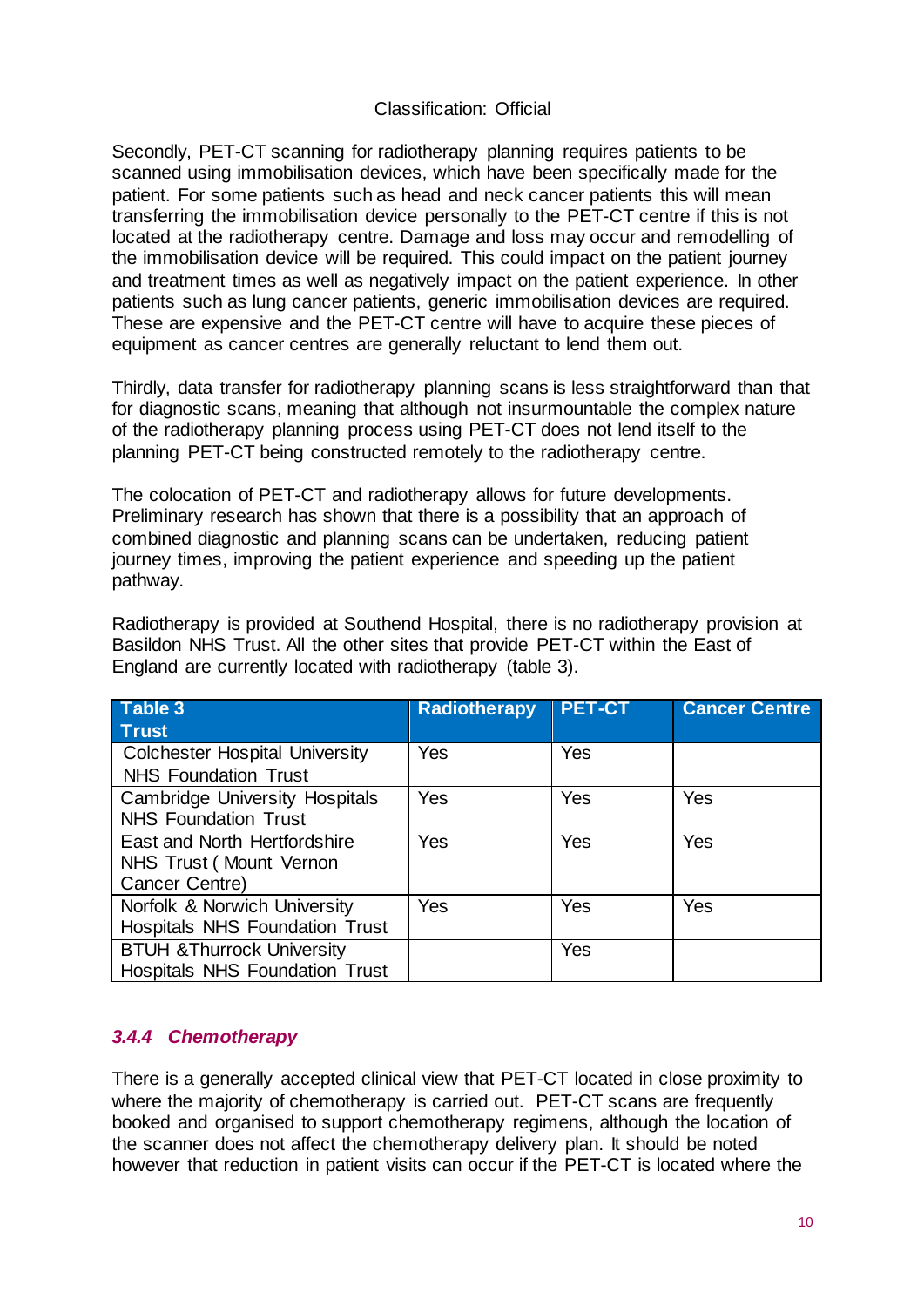chemotherapy is delivered by organising scanning on the same day as the chemotherapy care. Although expert advice indicates that there is an increasing desire to deliver more chemotherapy in the community.

#### *3.4.5 Non Cancer*

With regard to current non cancer PET-CT applications, PET-CT scanning is used as a diagnostic test; therefore similar arguments apply as for diagnostic PET-CT for cancer.

PET-CT is currently used for cardiac patients at only two centres in England – UCLH in London and The Christie in Manchester. BTUH is the regional cardiac centre but it is not envisaged there will be an expansion to deliver PET-CT for cardiac patients at other sites in the UK in the near future. Only small numbers of patients per year would experience a PET-CT scan for cardiac perfusion to those experiencing a PET-CT scan for cancer.

## <span id="page-10-0"></span>**3.5 Deliverability**

Either option is deliverable. However, the greatest positive clinical impact is the reduced time it would take to mobilise the scanner at Southend, which could take as little as one month from the decision. By rapidly moving to the fixed site at SUH there would be immediate benefits to patients with mobility issues and the scanner site also has facilities for patients, relatives and carers. The extra 50% capacity would be delivered at least twelve months sooner. Overall costs to the system would be reduced and services to patients improved within a shorter timescale.

#### <span id="page-10-1"></span>**3.6 Clinical Commissioning View**

We asked the CCGs in South Essex about the location of the PET-CT. Their view was that what matters most is the timely access to scanning and reporting to support the cancer journey. The location of the scanner is not a significant factor, although the volumes of cancer activity at each site in relation to the highest users of PET-CT may need to be considered. If there is a decision to relocate the service from BTUH to SUH it is unlikely that there will be objections from the CCGs with regards to the location decision.

## <span id="page-10-2"></span>**4 Impact Assessment**

A duty on public bodies to promote race equality was introduced in 2001. A duty to promote equality for disabled people came into effect in December 2006, and this was followed by a duty to promote gender equality in April 2007. The Equality Act 2010 introduced protected characteristics: age, disability, gender reassignment, marriage and civil partnership, pregnancy and maternity, race, religion or belief, sex (gender) or sexual orientation. Public organisations are required to conduct an assessment of the impact of their current or intended policies, programmes and service delivery for any disadvantageous experiences or outcomes and take action to remove inequalities.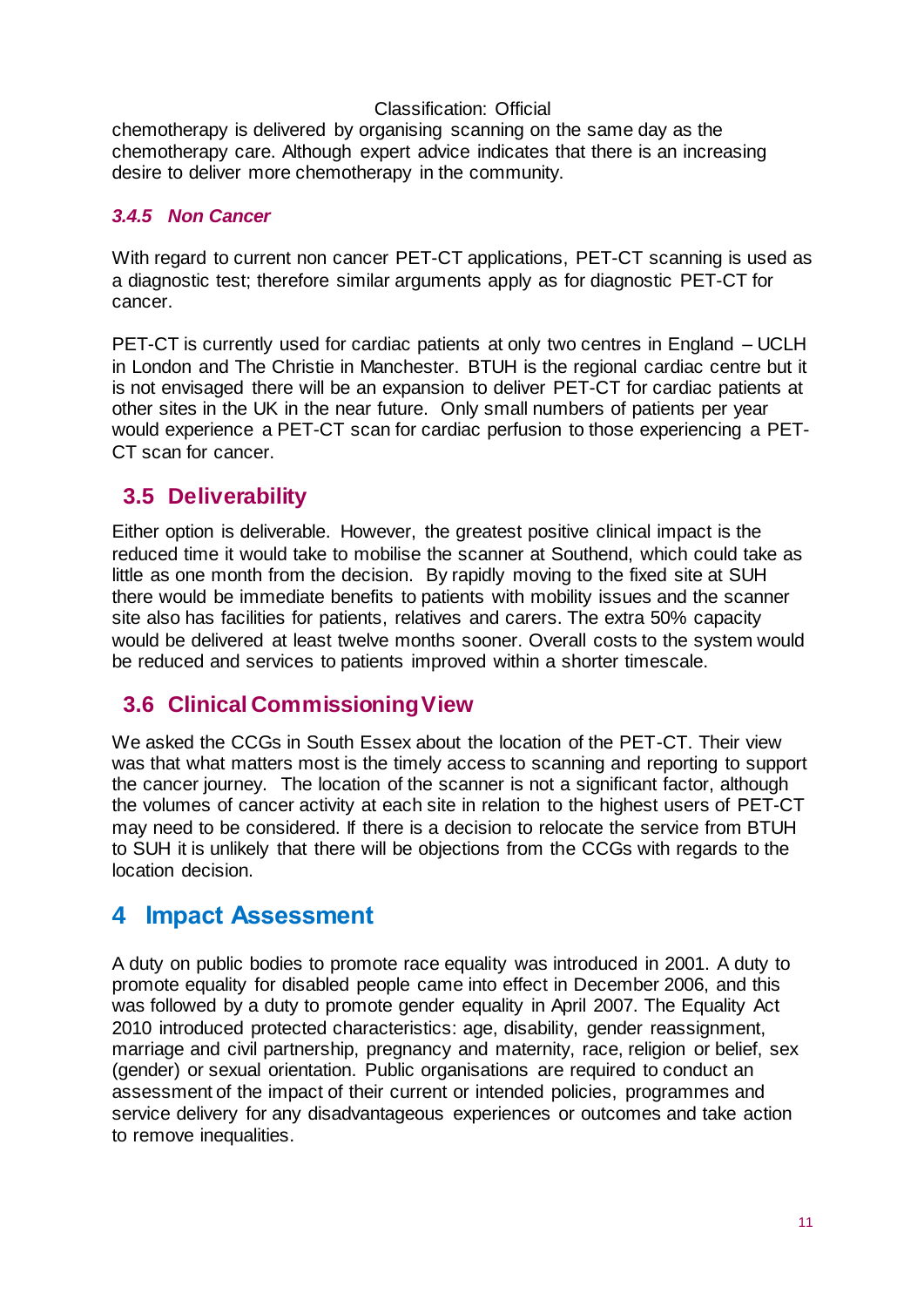A period of engagement will take place to assess the impact of the proposed changes on patients against the protected characteristics, along with wider engagement with patients, the public, support groups and other stakeholders.

The primary drivers for change are to improve diagnostic and clinical outcomes through increasing capacity and reducing waiting times as soon as possible. Colocation with radiotherapy presents further clinical benefits to patients.

An initial assessment suggests that there is unlikely to be any inequality with regard to the impact of either option on people due to their gender reassignment, marriage and civil partnership, pregnancy and maternity, sex (gender) or sexual orientation, although further work will need to be done to be certain. Both hospital sites provide multi-faith facilities for worship and contemplation and it is not anticipated there will be any differences in the impact of either option due to issues of religion or belief.

The most significant factors are clinical effectiveness, environment, travelling times and information and these are most likely to (either positively or negatively) disproportionately impact people due to their disability, age or race.

Consequently, particular effort will be made to engage these groups in order to influence the on-going impact assessment of the options. Patient satisfaction with the current service model is in built to the contract with AML with at least 10% of patients given a Patient Satisfaction Survey (PSS) to complete on the day of their appointment. All clinicians have the opportunity to access Clinician Satisfaction Survey (CSS) which will feed into the quality assurance process.

The clinical impact is that we will have a fixed site scanner within a shorter time frame and it will have improved capacity and the waiting time will be reduced for patients. There are added benefits in that collocation with radiotherapy services will bring for the longer term. Overall the positive clinical impact would suggest that operating the fixed site scanner at SUH is the preferred option, with minimal impact.

## <span id="page-11-0"></span>**5 Recommendation**

Against the criteria of clinical outcomes and patient experience, both options mark an improvement on the current service, although this could be delivered 12 months earlier at Southend University Hospital NHS Foundation Trust.

The strongest advantages for providing the service at Basildon relate to the volume of lung and lymphoma patients who currently receive treatment at BTUH but travel to SUH when they need radiotherapy planning.

However, in terms of strategic fit, future proofing and co-location of services, Southend is the preferred location. Radiotherapy and Oncology co-location provide strong reasons for providing the service from SUH, even with consideration of the volume of lung and lymphoma patients.

A summary of the advantages for each site can be found at Appendix One.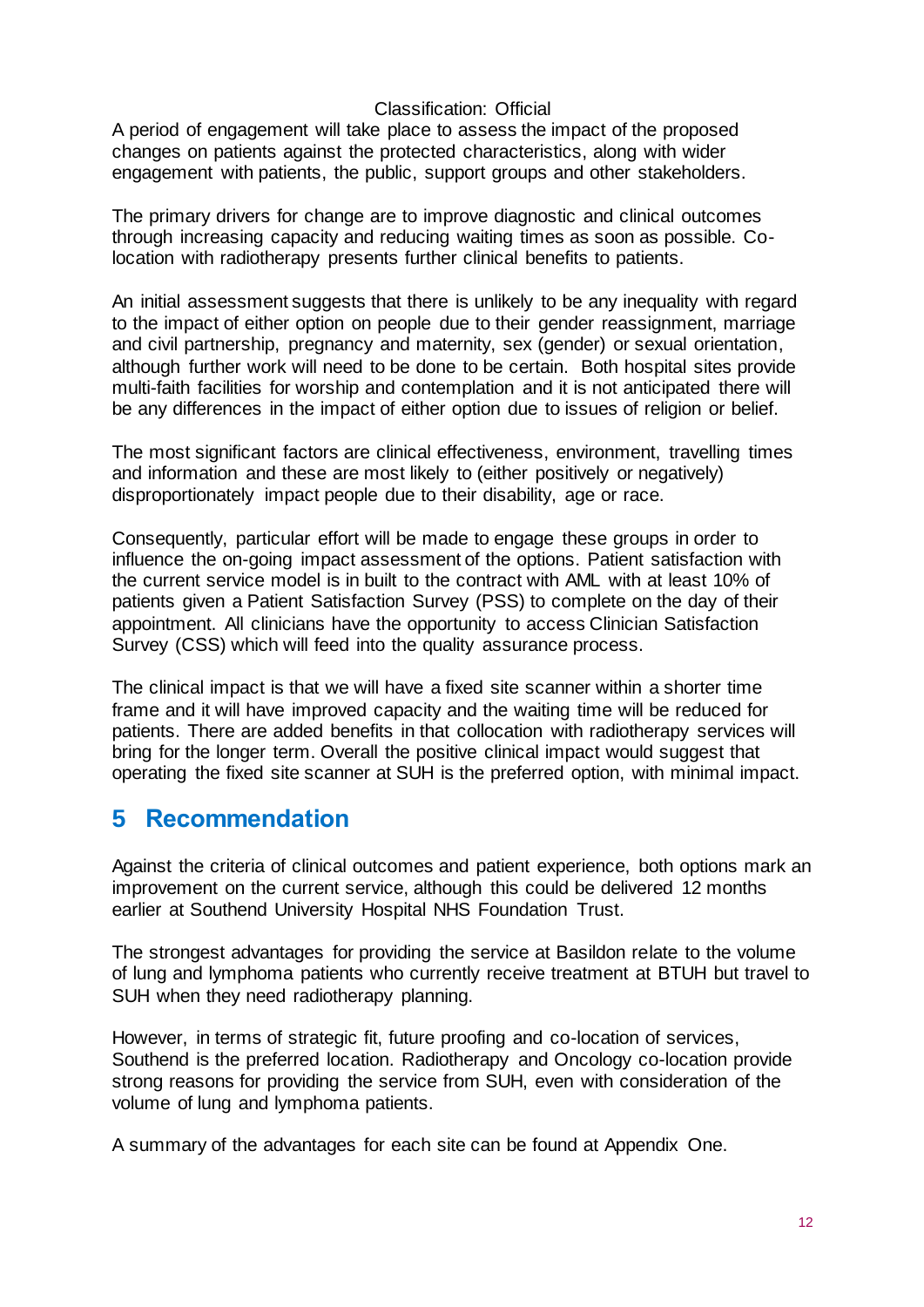#### <span id="page-12-0"></span>Classification: Official **6 Public, Patient and Community Engagement**

Engagement over the intended change has already commenced with stakeholders and clinicians over the last couple of months and will shortly begin with patients and patient groups. It is proposed to complete a 30 day period of consultation following the HOSC presentations. This will entail thorough and fast paced engagement with patients, patient and community groups, clinicians and stakeholders such as Healthwatch in order to move swiftly to a decision to maximise the clinical benefits. An outline engagement plan is provided at Appendix Two. The timeline for decision making and engagement is set out below.

## <span id="page-12-1"></span>**6.1 Timeline for Engagement**

| <b>Action</b>        | <b>RO</b>                 | <b>Completed By</b>     |
|----------------------|---------------------------|-------------------------|
| Discussion with      | Midlands and East         | July - October 2015     |
| <b>Stakeholders</b>  | Specialised               |                         |
|                      | <b>Commissioning Team</b> |                         |
| Discussion with HOSC | <b>Midlands and East</b>  | October 2015            |
|                      | Specialised               |                         |
|                      | <b>Commissioning Team</b> |                         |
| Rapid Engagement     | <b>Midlands and East</b>  | October – November 2015 |
|                      | Specialised               |                         |
|                      | <b>Commissioning Team</b> |                         |
| <b>Mobilisation</b>  | <b>AML</b>                | December 2015 (SUH) or  |
|                      |                           | December 2016 to March  |
|                      |                           | 2017 depending on       |
|                      |                           | procurement (BTUH)      |

## <span id="page-12-2"></span>**7 Next Steps and Timetable for Decision**

The findings of the clinical review and assessment by NHS England lead to the conclusion that SUH is the site that offers the best long term benefits for patients and for the future of the PET-CT service. Following patient, public, clinical and stakeholder engagement, a final decision will be made in November. Mobilisation of the available fixed site scanner would then take place in December 2015.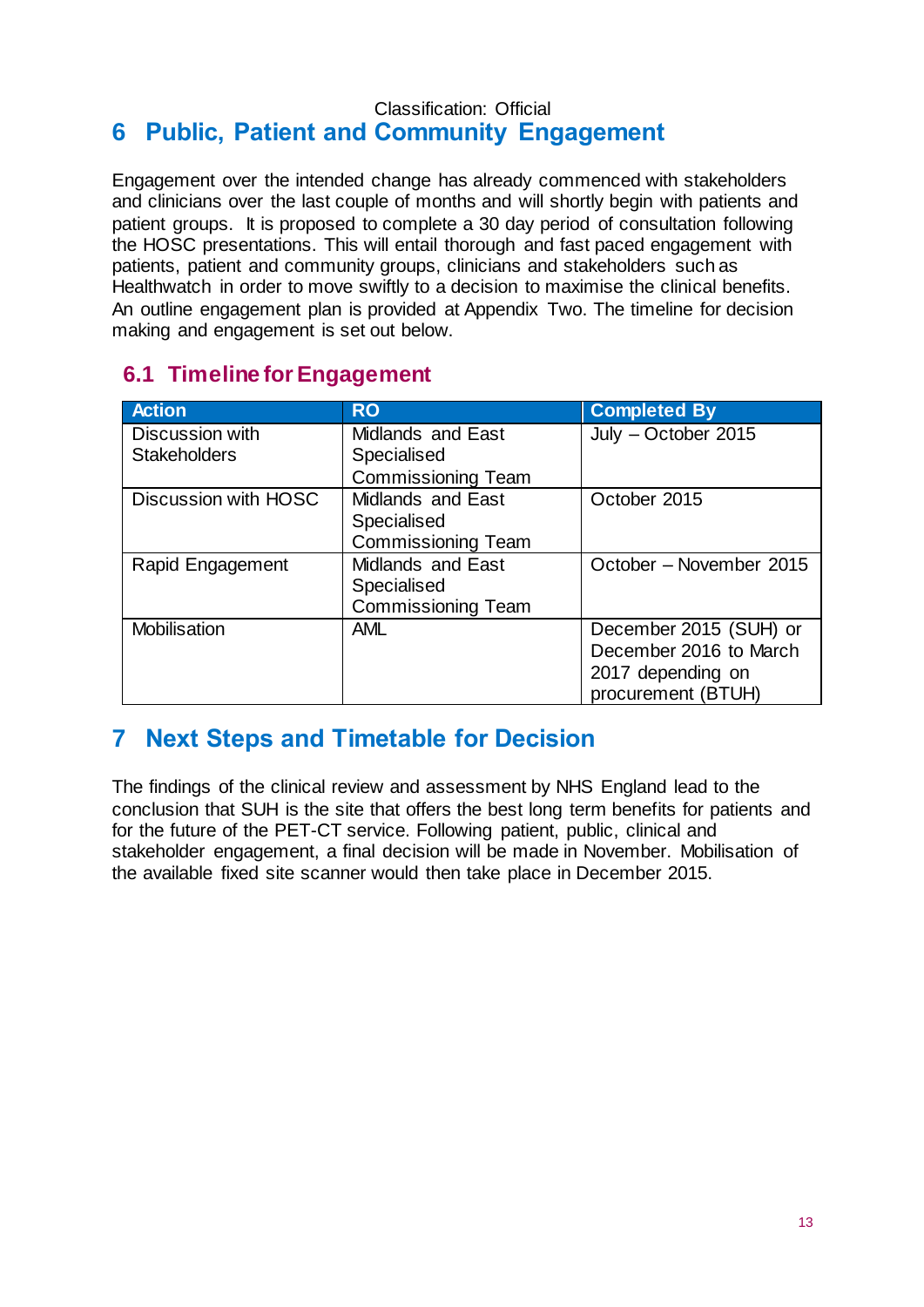## <span id="page-13-0"></span>Classification: Official **Appendix One: Summary of Options**

|                                                       | <b>Option One: Basildon (BTUH)</b>                                                                                                                                                                                                                                                                                                                                                                                          | <b>Option Two: Southend (SUH)</b>                                                                                                                                                                                                                                                                                                 |
|-------------------------------------------------------|-----------------------------------------------------------------------------------------------------------------------------------------------------------------------------------------------------------------------------------------------------------------------------------------------------------------------------------------------------------------------------------------------------------------------------|-----------------------------------------------------------------------------------------------------------------------------------------------------------------------------------------------------------------------------------------------------------------------------------------------------------------------------------|
| <b>Travelling times for patients</b><br>from the West | There would be no change                                                                                                                                                                                                                                                                                                                                                                                                    | Travelling times would be longer.<br>However, patients attending Basildon for<br>PET-CT are already required to attend<br>Southend for radiotherapy planning and<br>treatment. Providing PET-CT and<br>radiotherapy on one site could reduce<br>the number of appointments they need                                              |
| Travelling times for patients<br>from the centre      | There would be no change                                                                                                                                                                                                                                                                                                                                                                                                    | There would be no change                                                                                                                                                                                                                                                                                                          |
| Travelling times for patients<br>from the East        | There would be no change                                                                                                                                                                                                                                                                                                                                                                                                    | Travelling times would be shorter                                                                                                                                                                                                                                                                                                 |
| Patient access                                        | Lung cancer is the largest user of<br>PET-CT and is based at Basildon                                                                                                                                                                                                                                                                                                                                                       | Lung cancer patients and other PET-CT<br>users who require radiotherapy already<br>travel to Southend                                                                                                                                                                                                                             |
| Multi disciplinary Teams                              | No change - PET-CT readers could<br>attend MDTs at BTUH without<br>leaving the site.                                                                                                                                                                                                                                                                                                                                        | Would benefit from easy access to<br>discuss radiotherapy planning.                                                                                                                                                                                                                                                               |
| Access to radiotherapy                                | Access would stay the same -<br>patients would still have to travel to<br>Southend for part of their treatment                                                                                                                                                                                                                                                                                                              | Access would improve - PET-CT and<br>radiotherapy would be carried out in one<br>place. Clinical experts agree it is ideal to<br>locate the services on the same site.                                                                                                                                                            |
| Image sharing                                         | This would be as it is now for<br>diagnostic and staging PET-CT<br>scans. data transfer for radiotherapy<br>planning scans is less<br>straightforward than that for<br>diagnostic scans, meaning that<br>although not insurmountable the<br>complex nature of the radiotherapy<br>planning process using PET-CT<br>does not lend itself to the planning<br>PET-CT being constructed remotely<br>to the radiotherapy centre. | This would be as it is now for diagnostic<br>and staging PET-CT scans. This would<br>improve with co-located radiotherapy<br>and PET-CT teams for those patients<br>undergoing PET-CT for radiotherapy<br>planning                                                                                                                |
| Faster diagnostic times                               | This would improve with increased<br>capacity from around 12 months                                                                                                                                                                                                                                                                                                                                                         | This would improve with improved<br>capacity from around 1 month                                                                                                                                                                                                                                                                  |
| Increased capacity and<br>number of scans             | This would improve with increased<br>capacity from around 12 months                                                                                                                                                                                                                                                                                                                                                         | This would improve from around 1 month<br>and offers greater potential for future use                                                                                                                                                                                                                                             |
| Future growth                                         | If cardiac PET-CT is commissioned<br>in future (there are currently no plans<br>for this), the cardiothoracic service is<br>at BTUH                                                                                                                                                                                                                                                                                         | The largest growth area for PET-CT use<br>in the next few years is likely to be PET-<br>CT fusion for radiotherapy planning<br>which ideally requires co-location with<br>the service at SUH                                                                                                                                      |
| Patient pathway<br><b>Clinical Oncology</b>           | Waiting times will reduce because of<br>increased capacity and choice of<br>appointment times will increase<br>The relationship with clinical                                                                                                                                                                                                                                                                               | Waiting times will reduce because of<br>increased capacity and choice of<br>appointment times will increase. In<br>addition pathways can be further<br>shortened and a one stop shop for<br>diagnosis and treatment planning can be<br>provided which will save the patients<br>time.<br>Co-location with oncology services would |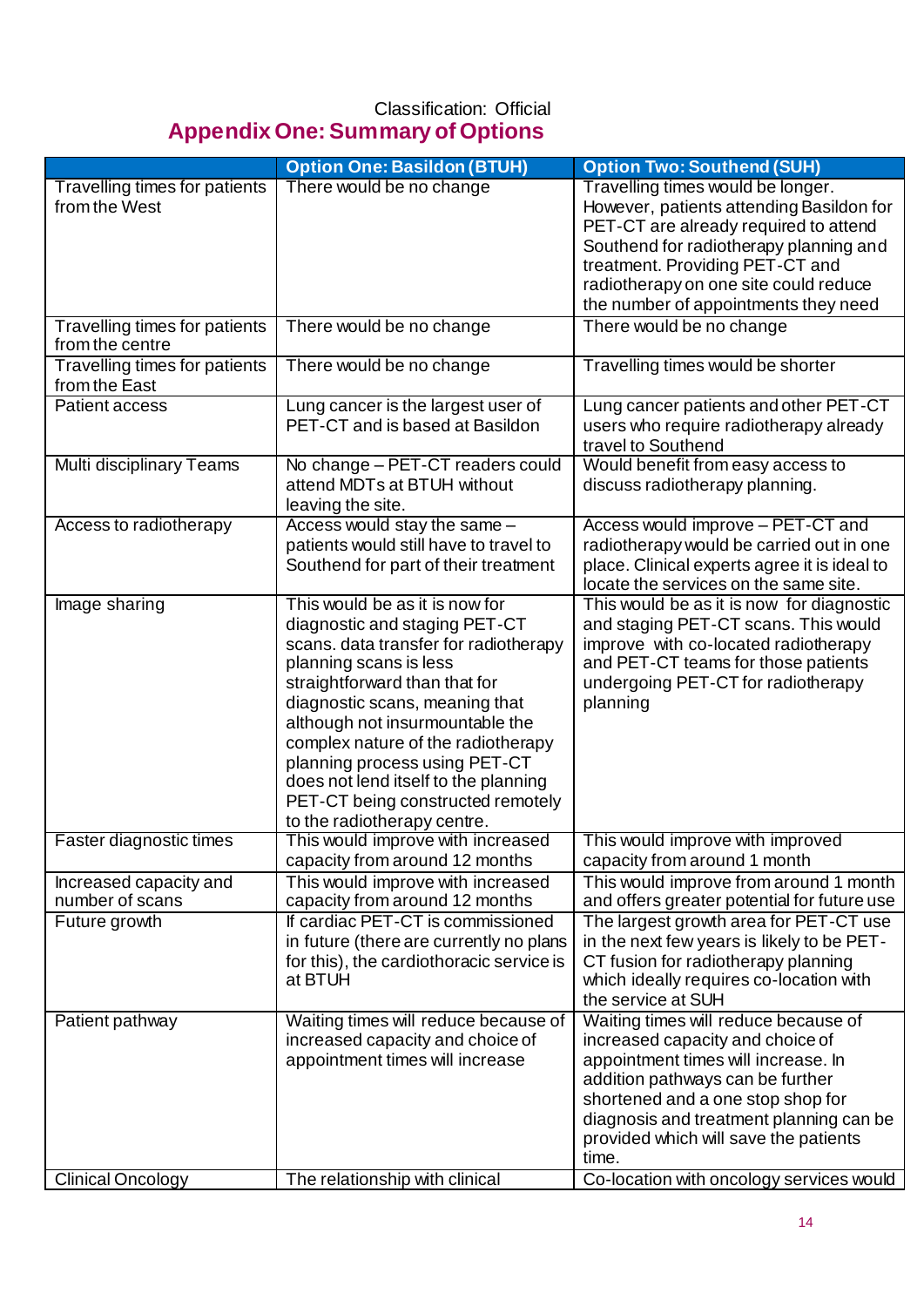|                     | <b>Classification: Official</b> |                                                                                                                                                                                                                                                                                                                                                     |
|---------------------|---------------------------------|-----------------------------------------------------------------------------------------------------------------------------------------------------------------------------------------------------------------------------------------------------------------------------------------------------------------------------------------------------|
| /Chemotherapy       | oncology would not change       | maximise the use and interaction of<br>oncology expertise across many<br>disciplines and enable one-stop shops to<br>be established, reducing the number of<br>hospital appointments. Currently<br>Southend delivers five times the amount<br>of chemotherapy as Basildon. Oncology<br>clinicians at Basildon are provided by the<br>Southend team. |
| Improved facilities | This would improve              | This would improve but much sooner at<br>Southend                                                                                                                                                                                                                                                                                                   |

## <span id="page-14-0"></span>**Appendix Two: Engagement Plan**

| <b>Stakeholder group</b>                                                                                                                                                                                                                                         | <b>Method of communication</b>                                                                                                                                                     | <b>Timescale</b>                                                               |
|------------------------------------------------------------------------------------------------------------------------------------------------------------------------------------------------------------------------------------------------------------------|------------------------------------------------------------------------------------------------------------------------------------------------------------------------------------|--------------------------------------------------------------------------------|
| Community groups and patient support groups,<br>for example:<br>Southend Lung Cancer and<br>$\bullet$<br>Mesothelioma Information and Support<br>Group                                                                                                           | Letter and booklet<br>$\bullet$<br>Attendance at existing<br>$\bullet$<br>meetings where<br>requested                                                                              | Commencing<br>$\bullet$<br>within two<br>weeks                                 |
| <b>Carers Trust</b><br>$\bullet$<br>DIAL Basildon and South Essex, and<br>$\bullet$<br>Southend<br><b>BASIL</b><br>$\bullet$<br>Castle Point, Basildon and Thurrock<br>$\bullet$                                                                                 | Letter summarising<br>$\bullet$<br>decision and responding<br>to feedback for those<br>who engage                                                                                  | Upon<br>$\bullet$<br>mobilisation of<br>service at SUH                         |
| Lung Cancer and Mesothelioma Support<br>group<br>Lymphoma Support for you<br>$\bullet$<br>The Phoenix Club<br>$\bullet$<br>Basildon, Billericay & Wickford CVS<br>$\bullet$<br>Gay Essex Men's Social Club<br>$\bullet$<br><b>Churches Together</b><br>$\bullet$ | Letter to those who<br>$\bullet$<br>engage summarising<br>benefits delivered three<br>to six months after<br>mobilisation                                                          | Three to six<br>$\bullet$<br>months after<br>mobilisation of<br>service at SUH |
| Community groups identified through the impact<br>assessment process, i.e.<br>Age UK Essex<br>$\bullet$<br>Age Matters Basildon<br>$\bullet$<br>Age Concern Southend<br>$\bullet$<br><b>Basildon MIND</b><br>$\bullet$<br>Reason<br>$\bullet$                    | Letter and booklet<br>$\bullet$<br>Involvement in focus<br>$\bullet$<br>groups<br>Attendance at existing<br>$\bullet$<br>meetings / specially<br>arranged meetings as<br>requested | Commencing<br>$\bullet$<br>within two<br>weeks                                 |
| The Friday Club<br>$\bullet$<br><b>Trinity Disability Club</b><br>$\bullet$<br>South Essex 50+ Club<br>$\bullet$<br>Livability<br>$\bullet$                                                                                                                      | Letter summarising<br>$\bullet$<br>decision and responding<br>to feedback for those<br>who engage                                                                                  | Upon<br>$\bullet$<br>mobilisation of<br>service at SUH                         |
| <b>Essex Coalition of Disabled People</b><br>$\bullet$<br><b>Contact the Elderly</b><br>$\bullet$<br>Thurrock Over 50s Forum<br>$\bullet$<br><b>Essex Multicultural Activities Network</b><br>$\bullet$<br><b>CIC</b><br>Minority Ethnic Network Eastern Region  | Letter to those who<br>$\bullet$<br>engage summarising<br>benefits delivered three<br>to six months after<br>mobilisation                                                          | Three to six<br>$\bullet$<br>months after<br>mobilisation of<br>service at SUH |
| Public / patients                                                                                                                                                                                                                                                | Media briefings<br>$\bullet$<br>Info in public places, i.e.<br>$\bullet$                                                                                                           | Commencing<br>$\bullet$<br>within two                                          |